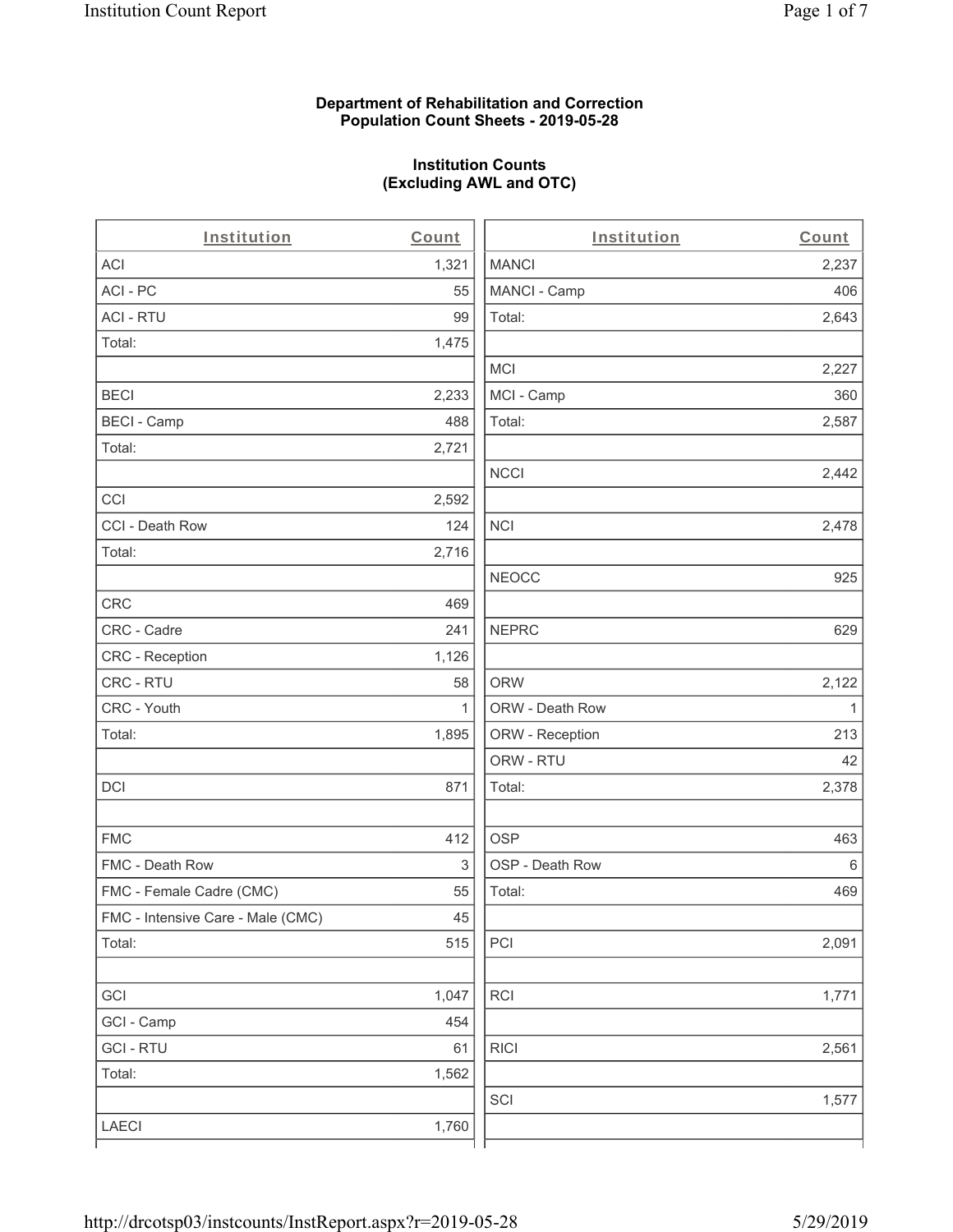|                          |       | <b>SOCF</b> | 1,259                              |
|--------------------------|-------|-------------|------------------------------------|
| LECI                     | 2,158 | SOCF - RTU  | 70                                 |
| LECI - Camp              | 189   | Total:      | 1,329                              |
| Total:                   | 2,347 |             |                                    |
|                          |       | <b>TCI</b>  | 878                                |
| LOCI                     | 2,222 | TCI - Camp  | 442                                |
|                          |       | Total:      | 1,320                              |
| <b>LORCI</b>             | 225   |             |                                    |
| LORCI - Cadre            | 133   | <b>TOCI</b> | 737                                |
| <b>LORCI - Reception</b> | 1,141 | TOCI - PC   | 86                                 |
| Total:                   | 1,499 | Total:      | 823                                |
| <b>MACI</b>              | 1,037 | <b>WCI</b>  | 1,337                              |
| MACI - Minimum           | 1,238 | WCI - RTU   | 28                                 |
| Total:                   | 2,275 | Total:      | 1,365                              |
|                          |       |             | 49,246<br><b>Total Population:</b> |

\* The Total Population includes 30 Offenders with Reason Codes 30 & 31. \*\* The Total Population includes 38 Offenders with Reason Code 0A.

# **Male Population by Security Level (Include AWL and Exclude OTC)**

| Security Level         |                   | <b>Body</b> | AWL | (-OTC) | Total  |
|------------------------|-------------------|-------------|-----|--------|--------|
| <b>Total Level E</b>   |                   | 1,028       | 7   |        | 1,028  |
| <b>Total Level 4</b>   |                   | 1,796       | 12  | 12     | 1,796  |
| Total Level 3          |                   | 12,020      | 174 | 158    | 12,036 |
| Total Level 2          |                   | 16,694      | 206 | 162    | 16,738 |
| Total Level 1          |                   | 13,548      | 146 | 82     | 13,612 |
| <b>Total Death Row</b> |                   | 134         | 3   | 3      | 134    |
|                        | <b>Total Male</b> | 45,220      | 548 | 424    | 45,344 |

### **Female Population by Institution (Include AWL and Exclude OTC)**

| Institution              | <b>Body</b> | AWL | $-1$ | Total |
|--------------------------|-------------|-----|------|-------|
| <b>DCI</b>               | 871         | 16  | 12   | 875   |
| <b>FMC</b>               | 19          |     |      | 19    |
| FMC - Female Cadre (CMC) | 55          |     |      | 55    |
| <b>NEPRC</b>             | 629         | 10  | 4    | 635   |
| <b>ORW</b>               | 2,121       | 29  | 12   | 2,138 |
| <b>ORW - Death Row</b>   |             |     |      |       |
|                          |             |     |      |       |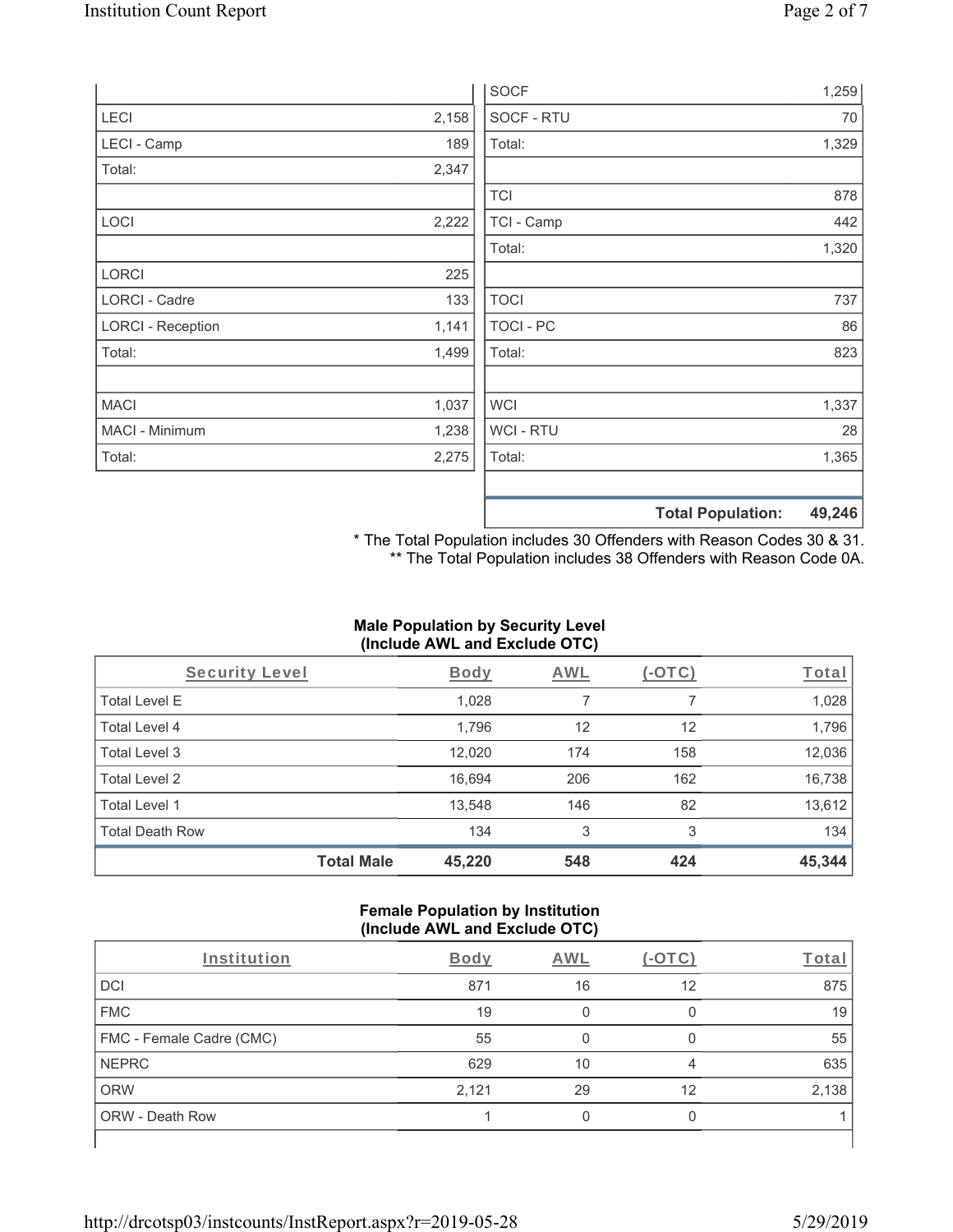| <b>ORW</b> - Reception |                          | 213    | 11  |     | 217    |
|------------------------|--------------------------|--------|-----|-----|--------|
| ORW - RTU              |                          | 42     |     |     | 42     |
|                        | <b>Total Female</b>      | 3.951  | 66  | 35  | 3,982  |
|                        |                          |        |     |     |        |
|                        | <b>Total Population:</b> | 49.171 | 614 | 459 | 49,326 |

#### **Male Population by Institution: Security Level 5 and E (Include AWL and Exclude OTC)**

| Institution     |                      | Body           | <b>AWL</b>          | $($ -OTC $)$        | Total                     |
|-----------------|----------------------|----------------|---------------------|---------------------|---------------------------|
| ACI             |                      | 4              | $\mathsf{O}\xspace$ | $\mathbf 0$         | $\overline{4}$            |
| CRC             |                      | 3              | $\mathbf 0$         | $\mathsf{O}\xspace$ | $\ensuremath{\mathsf{3}}$ |
| CRC - Reception |                      | $\mathfrak{S}$ | $\mathsf{O}\xspace$ | $\mathsf{O}\xspace$ | $\sqrt{3}$                |
| CRC - RTU       |                      | $\overline{4}$ | $\mathsf{O}\xspace$ | $\mathsf{O}\xspace$ | $\overline{4}$            |
| ${\sf FMC}$     |                      |                | $\mathbf 0$         | 0                   | 1                         |
| LECI            |                      | $10$           | $\mathsf{O}\xspace$ | $\mathbf 0$         | $10$                      |
| LORCI           |                      | $\overline{2}$ | $\mathbf 0$         | 0                   | $\sqrt{2}$                |
| <b>MACI</b>     |                      | 16             | $\mathbf 0$         | $\mathsf 0$         | 16                        |
| <b>MANCI</b>    |                      | $\,8\,$        | $\mathbf 0$         | $\mathsf 0$         | $\,8\,$                   |
| <b>NEOCC</b>    |                      | $\overline{4}$ | $\mathsf{O}\xspace$ | $\boldsymbol{0}$    | $\overline{4}$            |
| <b>OSP</b>      |                      | 378            | $\overline{2}$      | $\overline{2}$      | 378                       |
| RCI             |                      | $\overline{4}$ | $\mathbf 0$         | $\mathbf 0$         | $\overline{4}$            |
| <b>SOCF</b>     |                      | 464            | 4                   | 4                   | 464                       |
| <b>TCI</b>      |                      | $\overline{2}$ | $\mathsf{O}\xspace$ | $\mathsf{O}\xspace$ | $\overline{2}$            |
| <b>TOCI</b>     |                      | 103            | $\mathbf 0$         | $\mathbf 0$         | 103                       |
| TOCI - PC       |                      | 3              | $\mathbf 0$         | $\,0\,$             | $\ensuremath{\mathsf{3}}$ |
| <b>WCI</b>      |                      | 11             | $\mathbf{1}$        | $\mathbf{1}$        | 11                        |
| WCI - RTU       |                      | $\,8\,$        | $\mathsf{O}\xspace$ | $\boldsymbol{0}$    | 8                         |
|                 | <b>Total Level 5</b> | 1,028          | $\overline{7}$      | $\overline{7}$      | 1,028                     |

# **Male Population by Institution: Security Level 4 (Include AWL and Exclude OTC)**

| Institution                       | Body | AWL | $(-OTC)$ | Total |
|-----------------------------------|------|-----|----------|-------|
| <b>ACI</b>                        |      |     |          | :5    |
| CRC                               | 14   |     |          | 14    |
| CRC - Cadre                       |      |     |          |       |
| CRC - Reception                   |      |     |          | ਲ਼    |
| <b>CRC - RTU</b>                  |      |     |          | 9     |
| <b>FMC</b>                        |      |     |          |       |
| FMC - Intensive Care - Male (CMC) |      |     |          |       |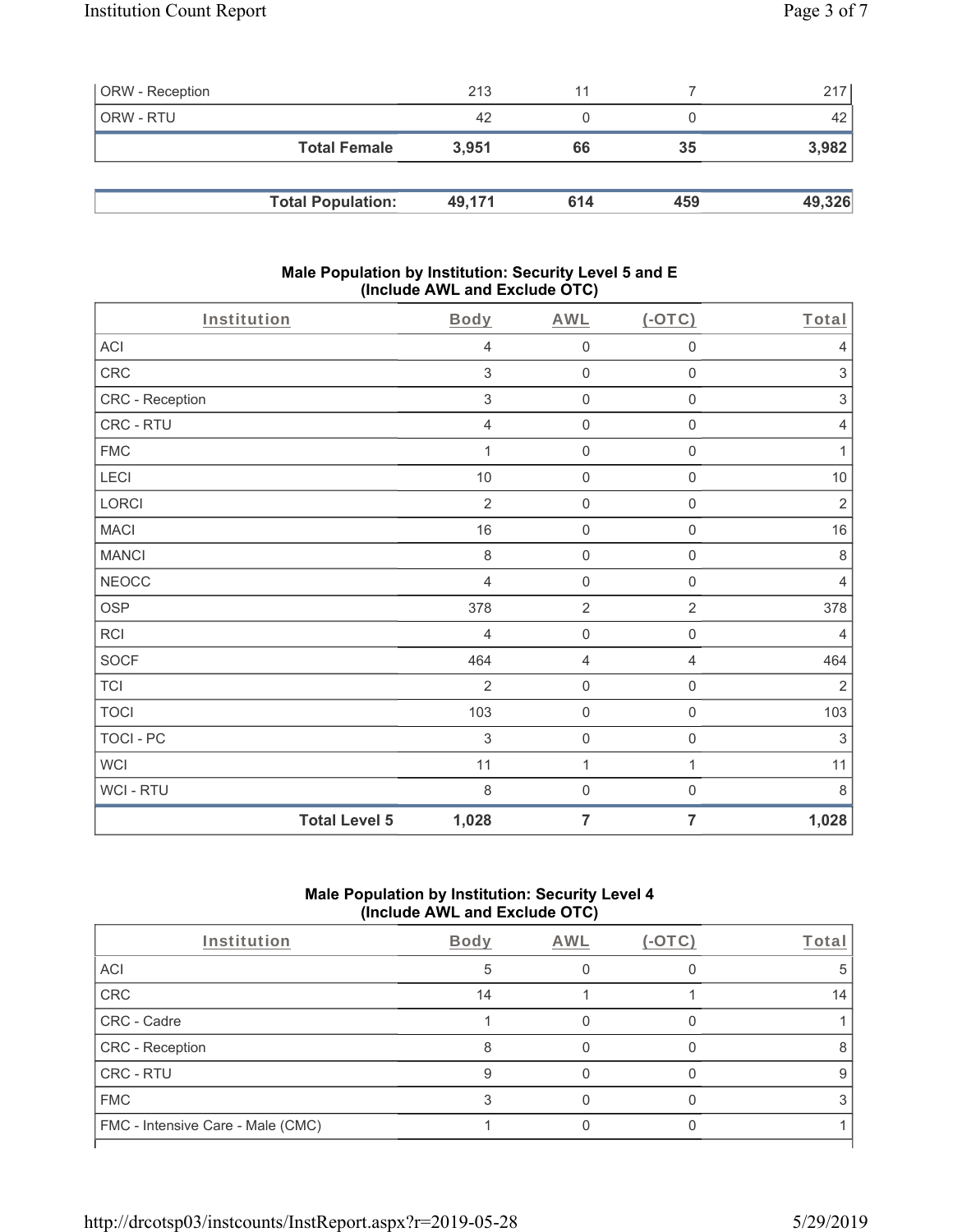| LECI                     | 25               | 1                         |                  | 25          |
|--------------------------|------------------|---------------------------|------------------|-------------|
| LOCI                     | $\boldsymbol{0}$ | $\sqrt{5}$                | 5                | $\mathbf 0$ |
| LORCI                    | $10$             | 0                         | $\mathbf 0$      | $10$        |
| <b>LORCI - Reception</b> | 3                | $\boldsymbol{0}$          | $\mathbf 0$      | $\sqrt{3}$  |
| <b>MACI</b>              | 28               | $\mathbf{1}$              | 1                | 28          |
| <b>MANCI</b>             | 55               | $\mathsf{O}\xspace$       | $\boldsymbol{0}$ | 55          |
| <b>NEOCC</b>             | 21               | $\mathsf{O}\xspace$       | 0                | 21          |
| OSP                      | 62               | $\mathsf{O}\xspace$       | $\mathbf 0$      | 62          |
| <b>RCI</b>               | $\sqrt{5}$       | $\boldsymbol{0}$          | $\boldsymbol{0}$ | 5           |
| <b>SOCF</b>              | 789              | $\ensuremath{\mathsf{3}}$ | $\sqrt{3}$       | 789         |
| SOCF - RTU               | 70               | $\mathsf{O}\xspace$       | $\mathbf 0$      | $70\,$      |
| <b>TCI</b>               | 17               | $\mathsf{O}\xspace$       | $\mathbf 0$      | 17          |
| <b>TOCI</b>              | 626              | $\mathbf 0$               | $\mathbf 0$      | 626         |
| TOCI - PC                | 22               | $\mathbf 0$               | $\mathbf 0$      | 22          |
| <b>WCI</b>               | 16               | 1                         | 1                | 16          |
| <b>WCI-RTU</b>           | 6                | $\boldsymbol{0}$          | $\Omega$         | 6           |
| <b>Total Level 4</b>     | 1,796            | 12                        | 12               | 1,796       |

# **Male Population by Institution: Security Level 3 (Include AWL and Exclude OTC)**

| Institution                       | Body           | <b>AWL</b>          | (OTC)               | Total          |
|-----------------------------------|----------------|---------------------|---------------------|----------------|
| ACI                               | 22             | $\mathbf 0$         | 0                   | 22             |
| ACI-PC                            | 12             | $\mathbf 0$         | $\mathsf{O}\xspace$ | 12             |
| <b>BECI</b>                       | 1              | $\mathsf{O}\xspace$ | $\mathsf{O}\xspace$ | 1              |
| CCI                               | $\overline{2}$ | $\mathbf 0$         | 0                   | $\sqrt{2}$     |
| CRC                               | 272            | 4                   | 4                   | 272            |
| CRC - Cadre                       | 105            | $\mathbf 0$         | $\mathbf 0$         | 105            |
| CRC - Reception                   | 756            | 15                  | 15                  | 756            |
| CRC - RTU                         | 44             | $\mathbf 0$         | $\mathbf 0$         | 44             |
| <b>FMC</b>                        | $\overline{4}$ | $\mathsf{O}\xspace$ | $\mathbf 0$         | $\overline{4}$ |
| FMC - Intensive Care - Male (CMC) | 5              | $\mathsf 0$         | $\mathsf{O}\xspace$ | $\sqrt{5}$     |
| LAECI                             | 5              | $\mathbf 0$         | 0                   | $\sqrt{5}$     |
| LECI                              | 2,120          | 20                  | 16                  | 2,124          |
| LOCI                              | $\mathbf{1}$   | $\mathbf 0$         | $\mathbf 0$         | 1              |
| <b>LORCI</b>                      | 60             | 46                  | 45                  | 61             |
| LORCI - Cadre                     | $\overline{7}$ | $\mathbf 0$         | $\mathbf 0$         | $\overline{7}$ |
| <b>LORCI - Reception</b>          | 758            | $\mathfrak{Z}$      | $\overline{2}$      | 759            |
| <b>MACI</b>                       | 890            | $\sqrt{5}$          | $\overline{4}$      | 891            |
| <b>MANCI</b>                      | 2,153          | 31                  | 28                  | 2,156          |
| <b>NCCI</b>                       | 11             | $\mathsf{O}\xspace$ | $\mathbf 0$         | 11             |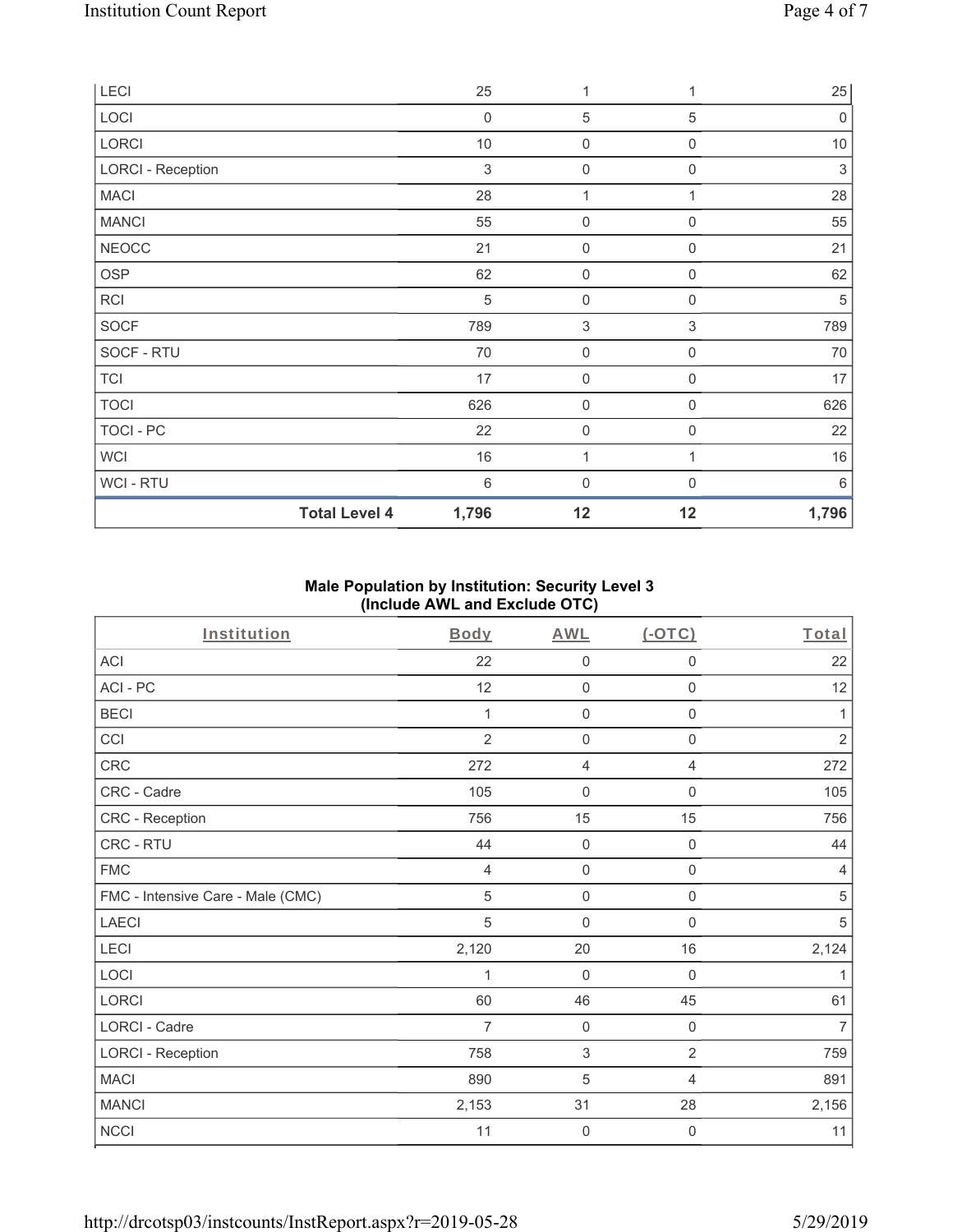| <b>NCI</b>     |                      | 7           | $\mathbf 0$               | $\mathbf 0$      | $\overline{7}$ |
|----------------|----------------------|-------------|---------------------------|------------------|----------------|
| <b>NEOCC</b>   |                      | 899         | $\overline{2}$            | $\overline{2}$   | 899            |
| <b>OSP</b>     |                      | 1           | $\boldsymbol{0}$          | $\mathbf 0$      |                |
| PCI            |                      | 36          | $\ensuremath{\mathsf{3}}$ | 1                | 38             |
| <b>RCI</b>     |                      | 1,648       | 10                        | 8                | 1,650          |
| <b>RICI</b>    |                      | $\mathbf 0$ | $\overline{2}$            | $\overline{2}$   | 0              |
| SCI            |                      | 1           | $\mathsf{O}\xspace$       | $\boldsymbol{0}$ |                |
| SOCF           |                      | $\sqrt{5}$  | $\boldsymbol{0}$          | $\mathbf 0$      | $\sqrt{5}$     |
| <b>TCI</b>     |                      | 810         | $10$                      | $\boldsymbol{9}$ | 811            |
| TCI - Camp     |                      | 1           | $\mathsf{O}\xspace$       | $\mathbf 0$      |                |
| <b>TOCI</b>    |                      | 8           | $\mathsf{O}\xspace$       | $\mathbf 0$      | $\,8\,$        |
| TOCI - PC      |                      | 61          | $\boldsymbol{0}$          | 0                | 61             |
| <b>WCI</b>     |                      | 1,302       | 23                        | 22               | 1,303          |
| <b>WCI-RTU</b> |                      | 13          | 0                         | $\Omega$         | 13             |
|                | <b>Total Level 3</b> | 12,020      | 174                       | 158              | 12,036         |

#### **Male Population by Institution: Security Level 2 (Include AWL and Exclude OTC)**

| Institution                       | <b>Body</b>  | <b>AWL</b>       | $($ -OTC $)$        | Total          |
|-----------------------------------|--------------|------------------|---------------------|----------------|
| <b>ACI</b>                        | 742          | 5                | $\overline{2}$      | 745            |
| ACI-PC                            | 32           | $\mathbf 0$      | 0                   | 32             |
| <b>ACI - RTU</b>                  | 72           | $\mathbf 0$      | $\mathbf 0$         | 72             |
| <b>BECI</b>                       | 1,582        | 18               | 16                  | 1,584          |
| <b>BECI - Camp</b>                | 4            | $\boldsymbol{0}$ | 0                   | $\overline{4}$ |
| CCI                               | 2,022        | 13               | 11                  | 2,024          |
| <b>CRC</b>                        | 86           | $\overline{7}$   | $\,6\,$             | 87             |
| CRC - Cadre                       | 134          | $\mathbf 0$      | $\mathsf{O}\xspace$ | 134            |
| CRC - Reception                   | 258          | 10               | 10                  | 258            |
| CRC - RTU                         | 1            | $\mathbf 0$      | $\mathbf 0$         | 1              |
| CRC - Youth                       | $\mathbf{1}$ | $\mathbf 0$      | $\mathsf 0$         | $\mathbf{1}$   |
| <b>FMC</b>                        | 15           | $\mathbf{1}$     | $\mathbf 0$         | 16             |
| FMC - Intensive Care - Male (CMC) | 10           | $\mathbf 0$      | $\mathsf 0$         | 10             |
| GCI                               | 396          | $\mathfrak{S}$   | $\overline{2}$      | 397            |
| GCI - Camp                        | 1            | $\mathbf 0$      | $\mathsf{O}\xspace$ | 1              |
| <b>GCI-RTU</b>                    | 47           | $\mathbf 0$      | $\mathsf 0$         | 47             |
| <b>LAECI</b>                      | 1,176        | 22               | 19                  | 1,179          |
| LOCI                              | 1,271        | 9                | $\,6$               | 1,274          |
| <b>LORCI</b>                      | 140          | 20               | 17                  | 143            |
| <b>LORCI - Cadre</b>              | 124          | $\mathbf{1}$     | $\mathsf{O}\xspace$ | 125            |
| <b>LORCI - Reception</b>          | 306          | $\overline{2}$   | $\overline{2}$      | 306            |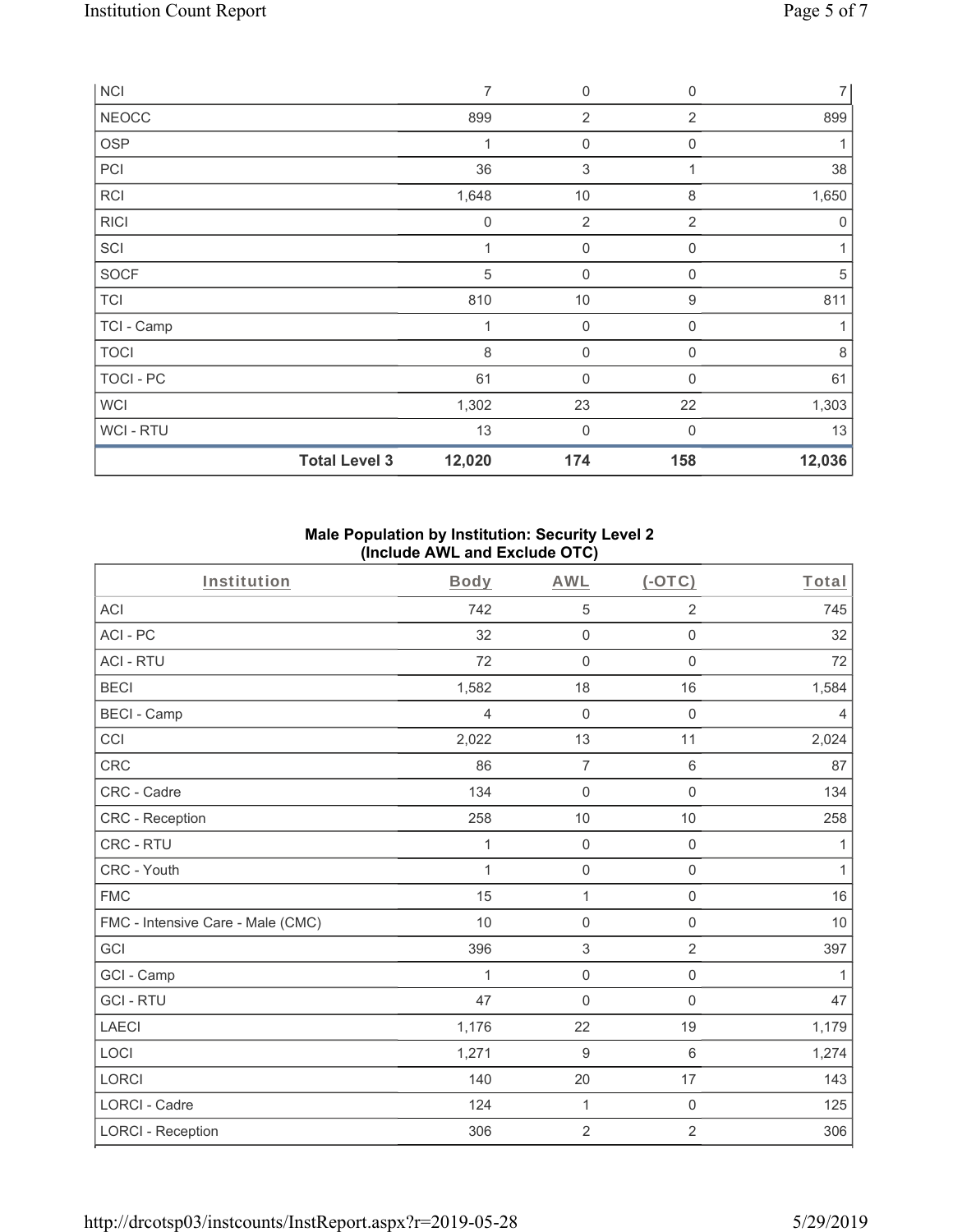| <b>MACI</b>  |                      | 103          | $\overline{2}$ | 1              | 104    |
|--------------|----------------------|--------------|----------------|----------------|--------|
| MCI          |                      | 1,695        | 14             | 10             | 1,699  |
| MCI - Camp   |                      | 1            | 0              | $\mathbf 0$    |        |
| <b>NCCI</b>  |                      | 1,189        | 20             | 16             | 1,193  |
| <b>NCI</b>   |                      | 1,668        | 20             | 19             | 1,669  |
| <b>NEOCC</b> |                      | $\mathbf{1}$ | 0              | $\mathbf 0$    |        |
| PCI          |                      | 969          | 5              | 4              | 970    |
| <b>RCI</b>   |                      | 113          | $\mathbf 0$    | $\Omega$       | 113    |
| <b>RICI</b>  |                      | 1,445        | 24             | 14             | 1,455  |
| SCI          |                      | 1,076        | 10             | $\overline{7}$ | 1,079  |
| <b>TCI</b>   |                      | 6            | $\mathbf 0$    | $\mathbf 0$    | 6      |
| TCI - Camp   |                      | 1            | $\mathbf 0$    | 0              |        |
| <b>WCI</b>   |                      | 7            | $\mathbf 0$    | $\Omega$       | 7      |
|              | <b>Total Level 2</b> | 16,694       | 206            | 162            | 16,738 |

### **Male Population by Institution: Security Level 1 (Include AWL and Exclude OTC)**

| Institution                       | Body           | <b>AWL</b>          | $($ -OTC $)$        | Total          |
|-----------------------------------|----------------|---------------------|---------------------|----------------|
| <b>ACI</b>                        | 548            | 10                  | 1                   | 557            |
| ACI-PC                            | 11             | $\mathbf 0$         | 0                   | 11             |
| <b>ACI - RTU</b>                  | 27             | $\mathsf 0$         | $\mathsf{O}\xspace$ | 27             |
| <b>BECI</b>                       | 648            | 11                  | $\overline{4}$      | 655            |
| <b>BECI - Camp</b>                | 484            | 1                   | 1                   | 484            |
| CCI                               | 567            | $\mathbf{1}$        | $\mathsf 0$         | 568            |
| <b>CRC</b>                        | 31             | $\overline{2}$      | $\overline{2}$      | 31             |
| CRC - Cadre                       | $\mathbf{1}$   | $\mathbf 0$         | $\mathsf{O}\xspace$ | $\mathbf{1}$   |
| CRC - Reception                   | 97             | 1                   | 1                   | 97             |
| <b>FMC</b>                        | 370            | $\mathfrak{S}$      | 1                   | 372            |
| FMC - Intensive Care - Male (CMC) | 29             | $\mathsf 0$         | $\mathsf{O}\xspace$ | 29             |
| GCI                               | 651            | $\overline{7}$      | $\overline{2}$      | 656            |
| GCI - Camp                        | 453            | $\mathsf 0$         | $\mathsf{O}\xspace$ | 453            |
| <b>GCI-RTU</b>                    | 14             | $\mathsf{O}\xspace$ | 0                   | 14             |
| <b>LAECI</b>                      | 579            | 10                  | 9                   | 580            |
| LECI                              | 3              | $\sqrt{3}$          | $\overline{2}$      | $\overline{4}$ |
| LECI - Camp                       | 189            | $\mathsf{O}\xspace$ | $\mathsf 0$         | 189            |
| LOCI                              | 950            | $\overline{7}$      | $\overline{2}$      | 955            |
| <b>LORCI</b>                      | 13             | $\boldsymbol{9}$    | 8                   | 14             |
| LORCI - Cadre                     | $\overline{2}$ | $\mathbf 0$         | $\mathsf 0$         | $\sqrt{2}$     |
| <b>LORCI - Reception</b>          | 74             | 1                   | $\mathbf{1}$        | 74             |
| MACI - Minimum                    | 1,238          | $10$                | $\overline{7}$      | 1,241          |